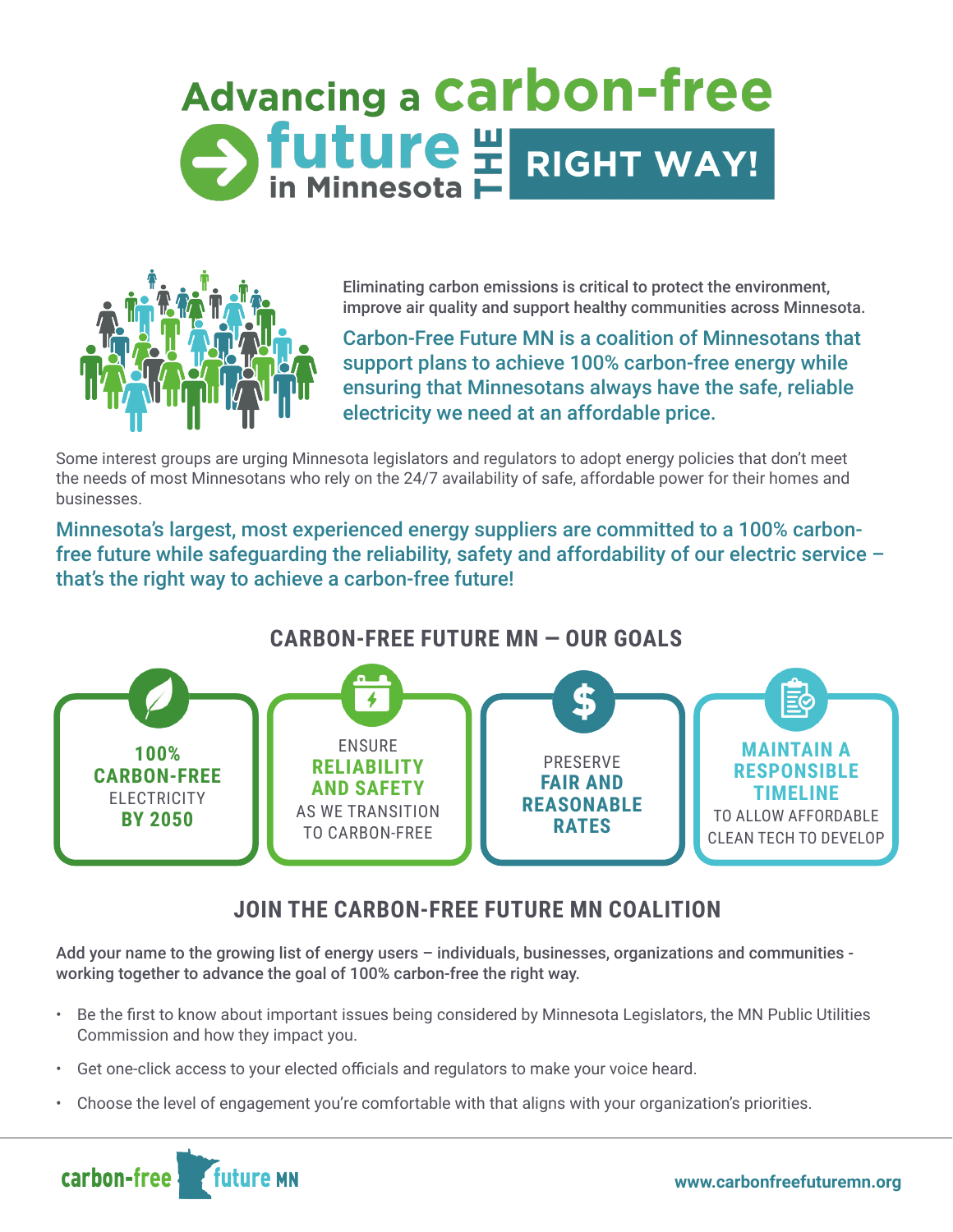**Xcel Energy and other Minnesota energy suppliers have already announced their commitment to eliminating carbon emissions by 2050. WE SUPPORT THEIR PLANS.**

# **WHY 2050?**



#### While rapid and meaningful progress has already been made in cutting carbon emissions, it's critical to develop the technology needed to achieve 100% carbon-free energy generation the right way, not just the fastest way.

To deliver 100% carbon-free energy that is as reliable as it is today, utility providers need time for industry experts to develop advanced technologies that are not currently available at the scale required. At the same time, energy companies are making investments in clean energy like wind and solar. Promising new technologies are in development that will allow surplus power generation to be stored and made available on-demand so that a carbon-free future can be achieved while ensuring reliability and affordability.



#### We need to be ready for more homes, manufacturing, and transportation to use more electricity.

Demand for electricity will likely increase with more electric vehicles, new electric manufacturing processes, changes in building heating/cooling and more. To ensure that we'll always have the electricity we need, the transformation to carbon-free energy generation must safeguard the reliability and affordability of energy, now and into the future.

#### Because proposals that rush our transition to carbon-free energy risk our energy security or sacrifice the availability of electricity whenever we need it.

Some interest groups are urging Minnesota legislators and regulators to mandate the elimination of carbon emissions as soon as 2030. But, these plans don't meet the needs of most Minnesotans who expect our system of universal access to safe, reliable and affordable electricity to continue.



We're on the right track – we support responsible plans to achieve  **A CARBON-FREE FUTURE THE RIGHT WAY.**